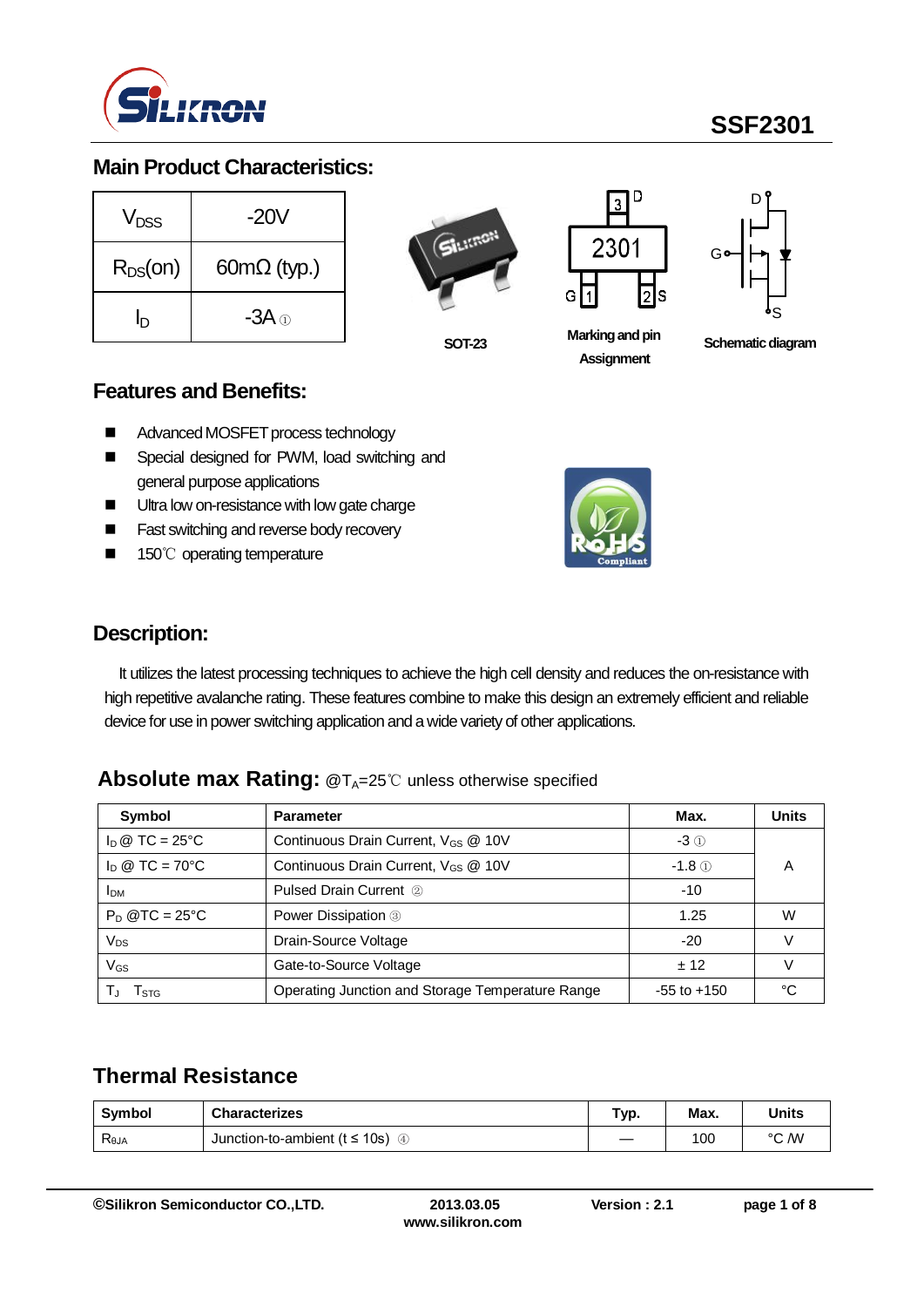

| Symbol                   | <b>Parameter</b>                               | Min.   | Typ.    | Max.   | <b>Units</b> | <b>Conditions</b>                      |
|--------------------------|------------------------------------------------|--------|---------|--------|--------------|----------------------------------------|
| $V_{(BR)DSS}$            | Drain-to-Source breakdown voltage              | $-20$  |         |        | $\vee$       | $V_{GS} = 0V$ , $I_D = -250\mu A$      |
|                          | Static Drain-to-Source on-resistance           |        | 60      | 90     |              | $V_{GS} = -4.5V, I_D = -3A$            |
| $R_{DS(on)}$             |                                                |        | 85      | 115    | $m\Omega$    | $V_{GS} = -2.5 V, I_D = -2A$           |
|                          |                                                | $-0.5$ |         | $-1$   | $\vee$       | $V_{DS} = V_{GS}$ , $I_D = -250 \mu A$ |
| $V_{GS(th)}$             | Gate threshold voltage                         |        | $-0.58$ |        |              | $T_J = 125$ °C                         |
|                          |                                                |        |         | $-1$   |              | $V_{DS} = -20V$ , $V_{GS} = 0V$        |
| I <sub>DSS</sub>         | Drain-to-Source leakage current                |        |         | $-50$  | μA           | $T_J = 125$ °C                         |
|                          | Gate-to-Source forward leakage<br><b>I</b> GSS |        |         | 100    | nA           | $V_{GS} = 12V$                         |
|                          |                                                |        |         | $-100$ |              | $V_{GS} = -12V$                        |
| $Q_{q}$                  | Total gate charge                              |        | 9.6     |        |              | $I_D = -3A$ ,                          |
| $\mathsf{Q}_{\text{gs}}$ | Gate-to-Source charge                          |        | 1.1     |        | nC           | $V_{DS} = -10V$ ,                      |
| $Q_{gd}$                 | Gate-to-Drain("Miller") charge                 |        | 2.6     |        |              | $V_{GS} = -4.5V$                       |
| $t_{d(on)}$              | Turn-on delay time                             |        | 9.7     |        |              |                                        |
| $t_{r}$                  | Rise time                                      |        | 18      |        |              | $V_{GS} = -4.5V$ . $V_{DS} = -20V$ .   |
| $t_{d(off)}$             | Turn-Off delay time                            |        | 25      |        | ns           | $R_{\text{GEN}} = 3\Omega$             |
| $t_{\rm f}$              | Fall time                                      |        | 31      |        |              |                                        |
| $C_{iss}$                | Input capacitance                              |        | 490     |        |              | $V_{GS} = 0V$ ,                        |
| $C_{\rm oss}$            | Output capacitance                             |        | 75      |        | pF           | $V_{DS} = -10V,$                       |
| $C_{\text{rss}}$         | Reverse transfer capacitance                   |        | 60      |        |              | $f = 1$ MHz                            |

# **Electrical Characterizes** @T<sub>A</sub>=25℃ unless otherwise specified

# **Source-Drain Ratings and Characteristics**

| Symbol                     | <b>Parameter</b>                 | Min. | Typ.    | Max.   | Units  | <b>Conditions</b>              |
|----------------------------|----------------------------------|------|---------|--------|--------|--------------------------------|
| Is                         | <b>Continuous Source Current</b> |      |         | $-3$ ① | A      | MOSFET symbol                  |
|                            | (Body Diode)                     |      |         |        |        | showing<br>the                 |
| <b>I</b> <sub>SM</sub>     | <b>Pulsed Source Current</b>     |      |         | $-10$  | A      | integral reverse               |
|                            | (Body Diode)                     |      |         |        |        | p-n junction diode.            |
| $\mathsf{V}_{\mathsf{sn}}$ | Diode Forward Voltage            |      | $-0.83$ | $-1.2$ | $\vee$ | $I_s = -0.75A$ , $V_{GS} = 0V$ |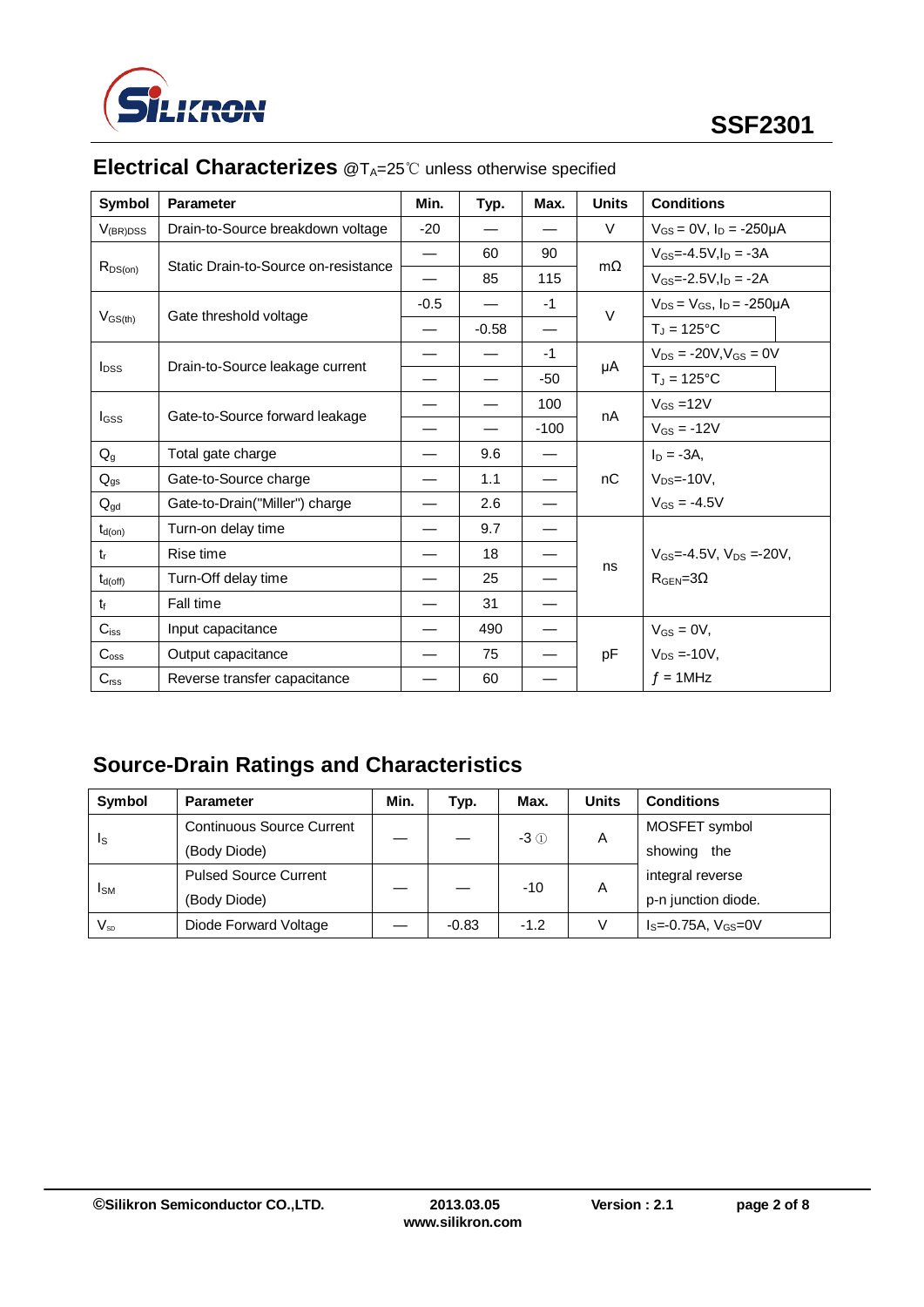

#### **Test circuits and Waveforms**



**Switching time test circuit:**

**Switch Waveforms:**



### **Notes:**

- ①Calculated continuous current based on maximum allowable junction temperature.
- ②Repetitive rating; pulse width limited by max. junction temperature.
- ③The power dissipation PD is based on max. junction temperature, using junction-to-case thermal resistance.
- $\circledA$ The value of R<sub>θJA</sub> is measured with the device mounted on 1 in 2 FR-4 board with 2oz. Copper, in a still air environment with TA =25°C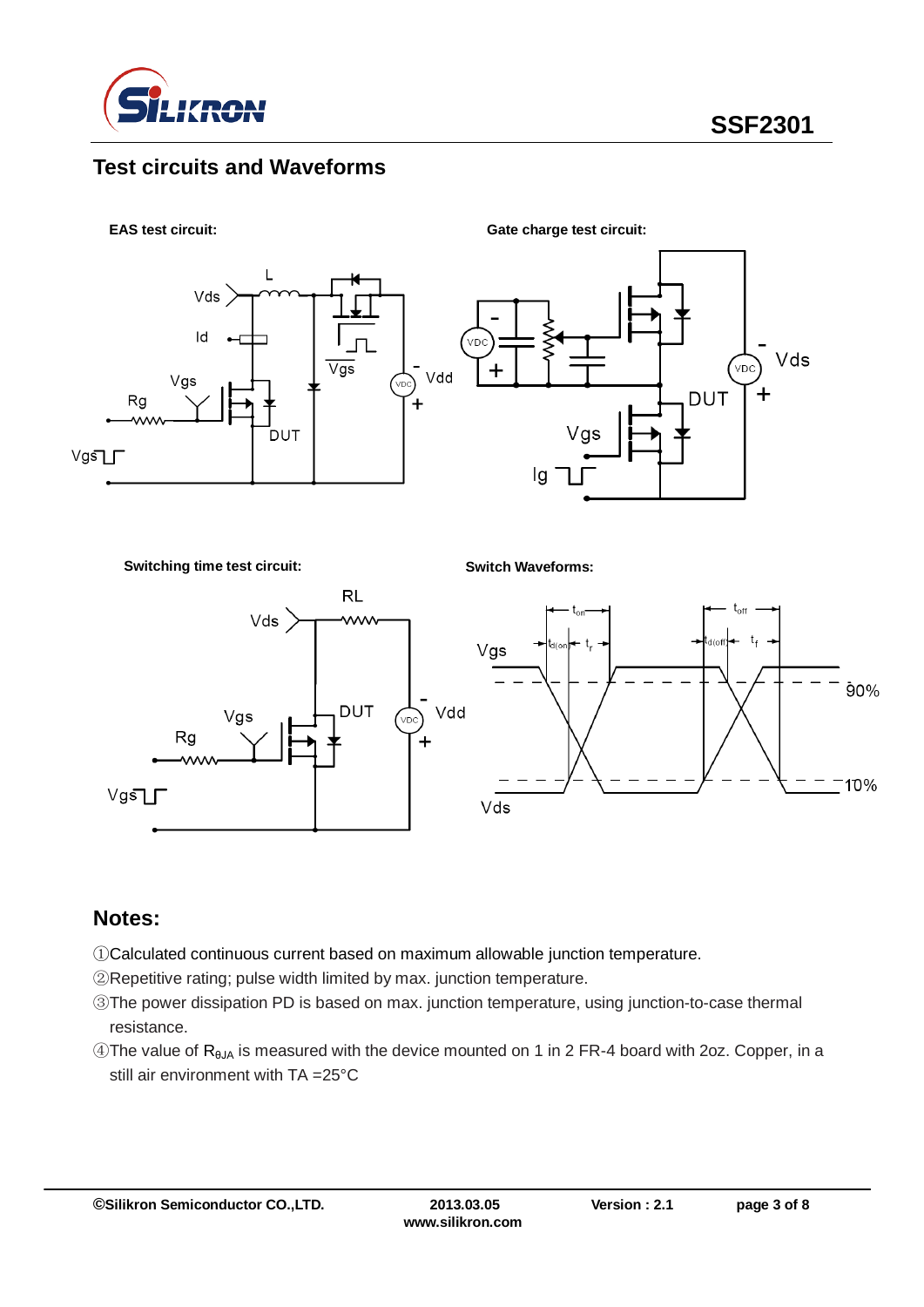

# **SSF2301**





**Figure 1: Typical Output Characteristics Figure 2. Gate to source cut-off voltage**



**Figure 3. Drain-to-Source Breakdown Voltage Vs. Case Temperature**





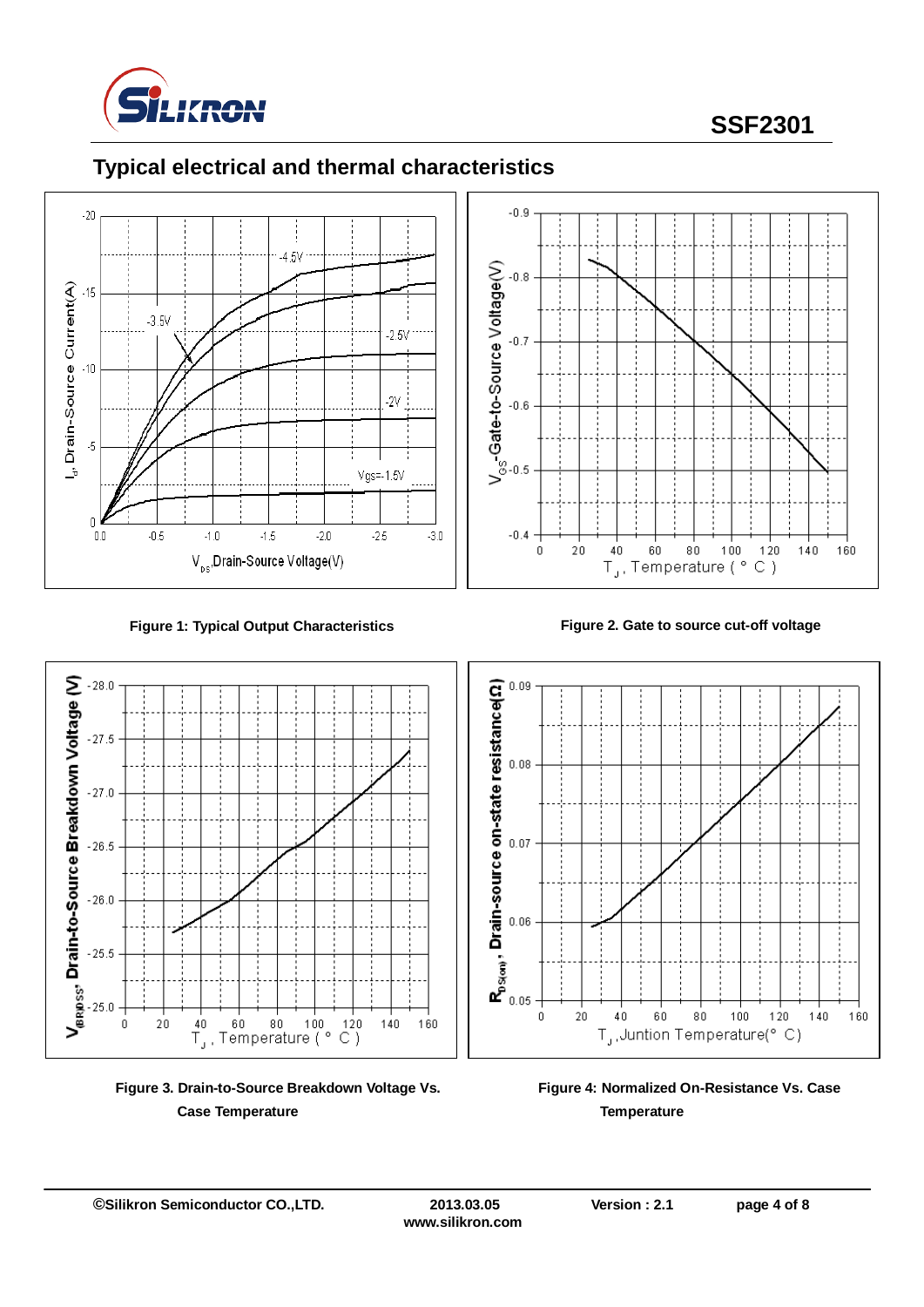

**SSF2301**



#### **Typical electrical and thermal characteristics**



 **Figure 6. Typical Capacitance Vs. Drain-to-Source Voltage**



**Figure7. Maximum Effective Transient Thermal Impedance Junction-to-Case**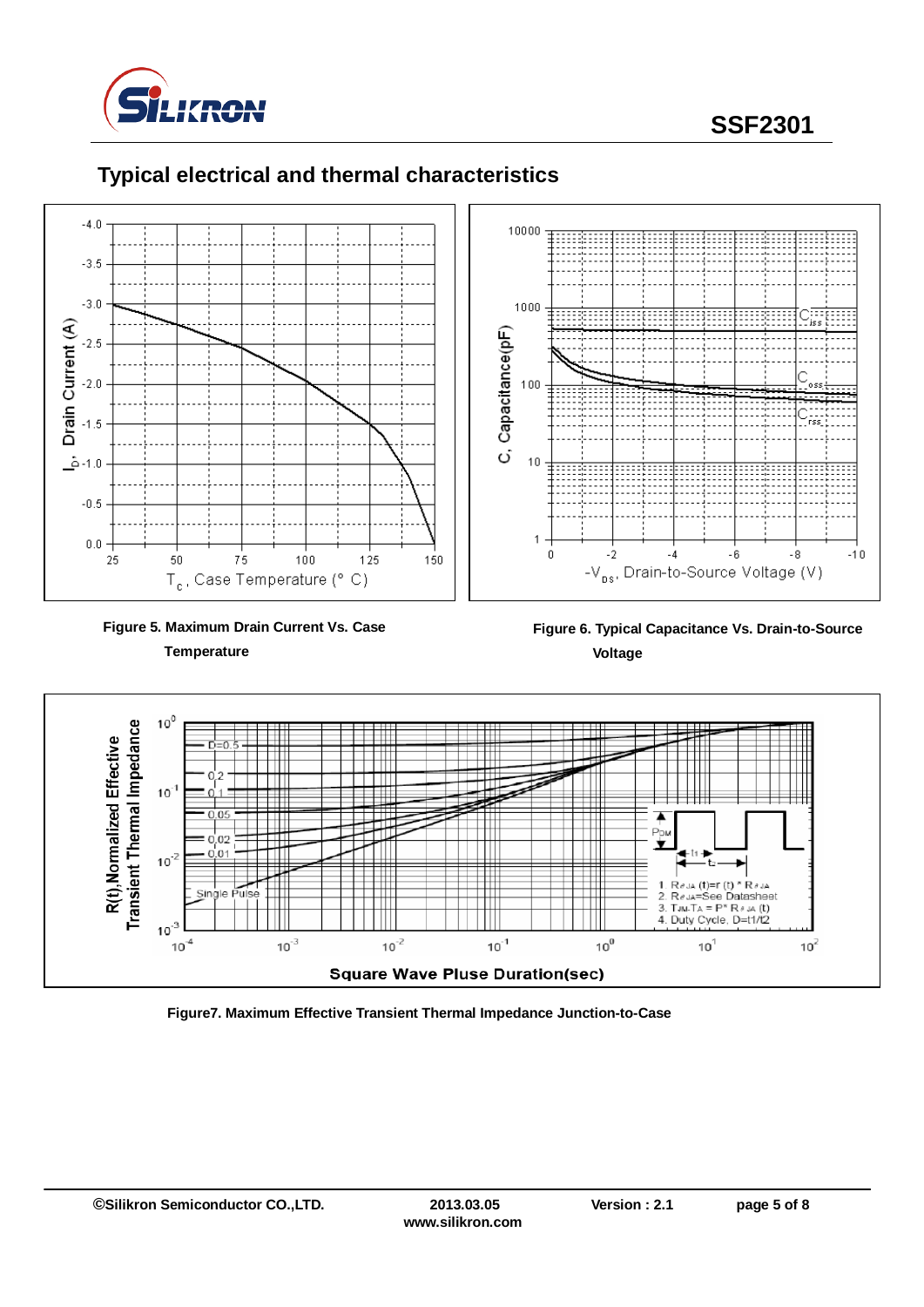

## **Mechanical Data**:

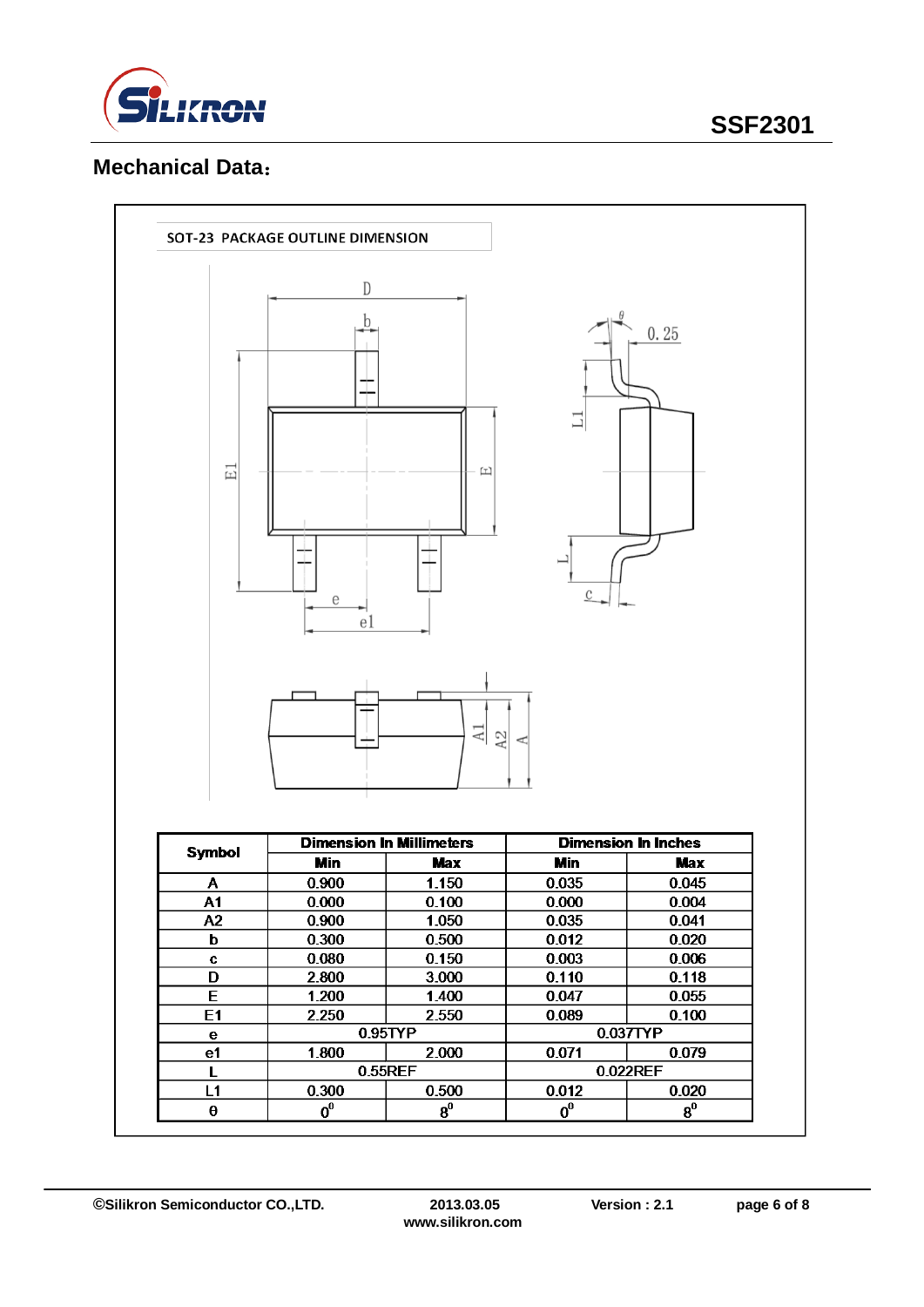

# **Ordering and Marking Information**

| <b>Device Marking: 2301</b> |                                    |  |
|-----------------------------|------------------------------------|--|
|                             | Package (Available)                |  |
|                             | <b>SOT23</b>                       |  |
|                             | <b>Operating Temperature Range</b> |  |
|                             | $C: -55$ to 150 °C                 |  |
|                             |                                    |  |
|                             |                                    |  |

## **Devices per Unit**

| <b>Type</b> | <b>Tape</b> | Package   Units/   Tapes/Inner<br><b>Box</b> | Units/Inner<br>Box | Inner<br><b>Boxes/Carton   Box</b><br><b>Box</b> | <b>Units/Carton</b> |
|-------------|-------------|----------------------------------------------|--------------------|--------------------------------------------------|---------------------|
| SOT23       | 3000        | 10                                           | 30000              | 4                                                | 120000              |

### **Reliability Test Program**

| <b>Test Item</b>   | <b>Conditions</b>                     | <b>Duration</b> | <b>Sample Size</b>  |
|--------------------|---------------------------------------|-----------------|---------------------|
| High               | Tj=125℃ to 150℃ @                     | 168 hours       | 3 lots x 77 devices |
| <b>Temperature</b> | 80% of Max                            | 500 hours       |                     |
| <b>Reverse</b>     | $V_{\text{DSS}}/V_{\text{CES}}/V_{R}$ | 1000 hours      |                     |
| Bias(HTRB)         |                                       |                 |                     |
| High               | Tj=150℃ @ 100% of                     | 168 hours       | 3 lots x 77 devices |
| <b>Temperature</b> | Max $V_{\text{GSS}}$                  | 500 hours       |                     |
| Gate               |                                       | 1000 hours      |                     |
| Bias(HTGB)         |                                       |                 |                     |